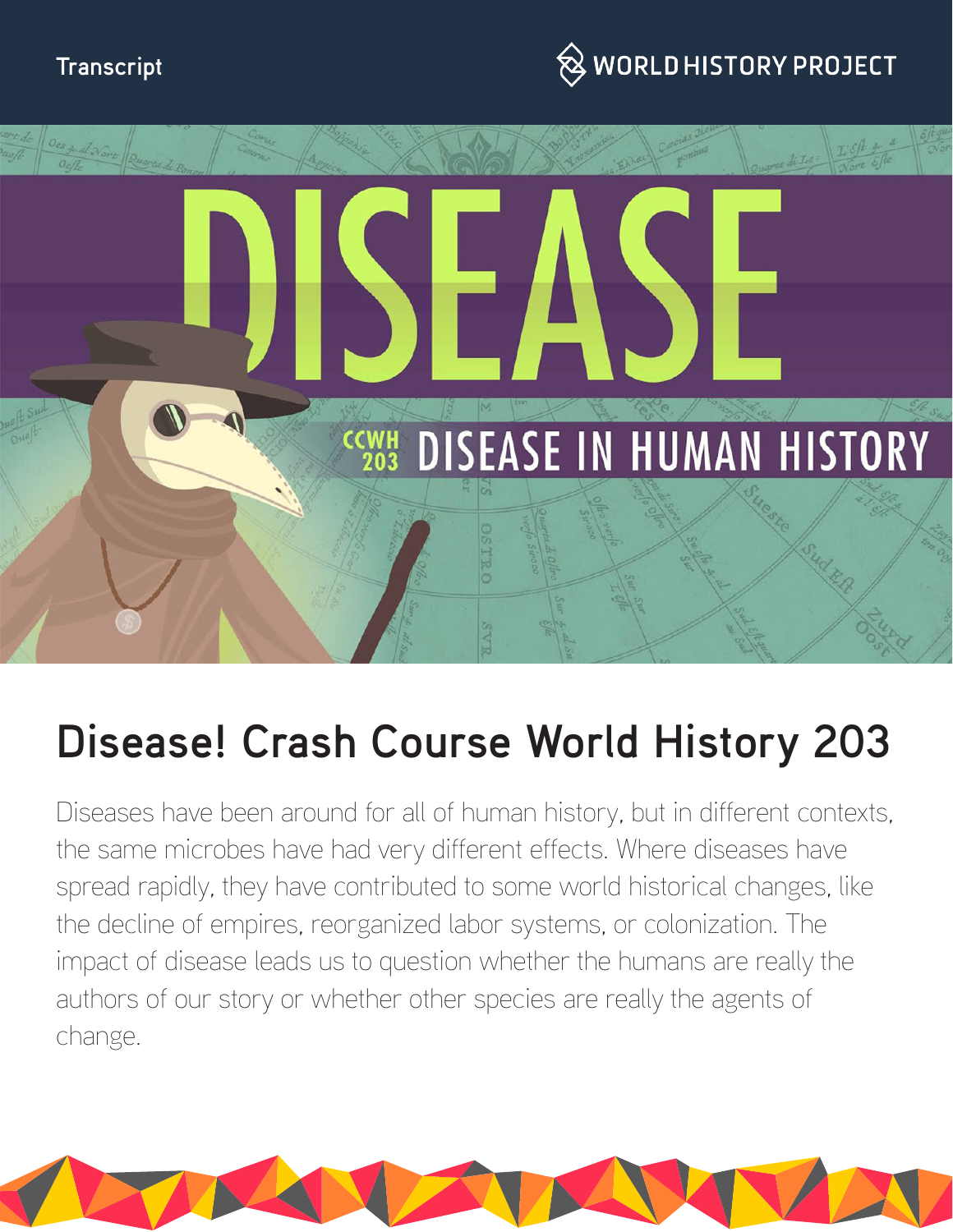

## **00:01**

*John Green*

*CCWH theme music plays*

## **00:45**

*Painting of women with smallpox; other paintings of the sick and/or dying*

### **01:42**

*John Green as his younger self*

*Image of a mosquito*

Hi, I'm John Green, this is Crash Course World History, and today we're going to talk about a subject that makes me profoundly uncomfortable: disease. This is a tough subject for me personally because I'm a bit of a hypochondriac, but, to be fair, my fears are kind of rational. I am afraid that my existence will be ended by a soulless, microscopic organism, and to be fair, they have killed a lot of people. You're not paranoid if germs are actually out to get you, and, as we'll see today, they are. Fortunately, we live in the 21st century, when communicable disease does not play such a massive role in human history, unless of course you count bird flu or SARS or HIV-AIDS or antibiotic-resistant bacteria. All right, Stan, let's just go to the intro.

Okay, so long-time viewers of Crash Course will remember the 16th century Great Dying in the Americas, not only as an example of historians' total inability to name things, but also as perhaps the most important and wide-ranging effect that disease has had on human cultures in millennia. But traditionally the study of history hasn't focused much on diseases, partly because they're mysterious and terrifying, and partly because they don't fit in very well with our ideas about history being the result of human agency. We like to imagine that things happen because we did good things or because we did bad things or at least because we did some kind of thing. But, in fact, history often happens because lots of people got smallpox.

There's also the fact that diseases were often seen to be the result of divine will or else divine wrath. Plus, because people didn't know that much about disease, they didn't write about it very often, and when they did write about it, they didn't always write about it particularly well. So when you read primary sources, often they're like, "Why'd they die? Well, too much of that miasma." That's not particularly helpful to us.

So, given all that, we are going to have to engage in a bit of speculation here.

Mr. Green, Mr. Green, I love speculation. It's way more fun than history. Like, what would have happened if the South won the Civil War?

No, Me from the Past, not that kind of speculation. The kind of speculation where you guess what did happen, not what would have happened.

So, diseases have been with humans as long as there have been, like, humans. And humans first appeared in tropical regions in Africa, which are home to a wide variety of micro-parasites, so it's probably a good bet that those parasites played a role in keeping human populations really low for a long, long time. It's only after we see migration out of Africa and into regions less amenable to diseases about 64,000 years ago that we start to see the growth of human populations necessary to create what we—problematically—call civilizations.

2

**02:26** So, humans migrated into river valleys that became the cradles of civilization with agriculture and surpluses, et cetera. This allowed us to escape those populationlimiting tropical diseases, but it created all kinds of new disease problems. The communities in river valleys had more people and more population density, which allowed for epidemics. I mean, one of the great things about hunting and gathering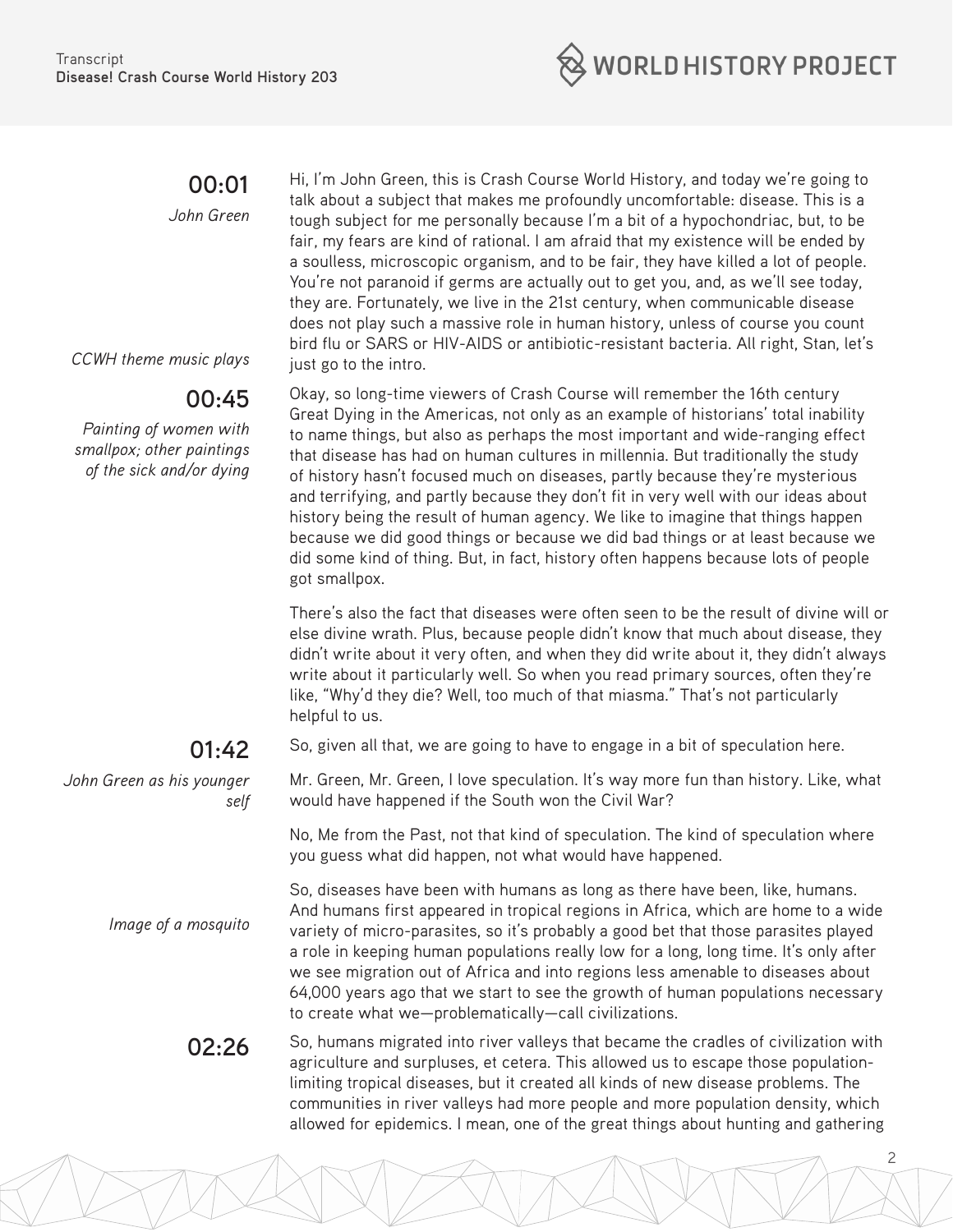**WORLD HISTORY PROJECT** 

*Drawings of river valley civilizations; a painting of a village struck by disease, with a man wheeling cadavers through the town*

> *Close up image of the mentioned parasitic flatworm*

> > **03:35**

*Painting of Ancient Greece, featuring impressive architecture*

### **04:32**

*A drawing of an ancient trade market*

*Painting depicts the Black Death as a grim reaper riding on a monster*

is that diseases cannot wipe out a city if you don't have cities. Also, river valleys can be breeding grounds for disease, especially were cultures developed irrigation, which often relied on slow-moving or standing water. And if you ever had to clean a bird bath, you'll know that standing water is the perfect environment for disease carriers and nasty microorganisms.

For example, schistosomiasis was recorded in Egypt as early as 1200 B.C.E. What is... what is that, Stan? Oh, apparently, it's a parasitic flatworm. Do we still have that? We do, we do, awesome. Anyway, lots of diseases come from domesticated animals. But, you can't have bacon without swine flu. So, you know, it's comme ci, comme ça. That's going to be a hilarious joke when we all die of swine flu just kidding! We're all going to die of bird flu. But from, like, a macro historical perspective, it's not like disease is all downside. I mean, sometimes it's helped populations shielded themselves from conquest. That was the case in Africa until the 19th century.

Okay, so we like to say that one of the hallmarks of civilization is writing, and pandemic diseases were the type of events that people tended to write about in early civilizations, because they were a big deal. Like pestilence appears in "The Epic of Gilgamesh," early Chinese historians describe the increase in disease as populations spread from the northern Yellow River region to the more tropical Yangtze River region. Ancient Greece was relatively disease-free because of its climate and also the isolated nature of city-states; but the more the cities became involved in trade, the more susceptible to epidemics they were.

The best example of this was the plague that struck Athens in 430 and 429 B.C.E. during the Peloponnesian War. At that leads us to a very important point, which is there is a decent correlation between war and disease. Armies tended to carry it along with them, and food shortages and displacements made civilians more likely to get sick. That is still very much the case, and the weird, symbiotic relationship between war and disease is something that we're going to look a lot at in the next several weeks.

But nothing spreads disease quite like trade. Trade is so good for economies and so bad at keeping individual human beings not dead. Like Ancient Rome's integration into transcontinental trade networks like the Silk Road may explain why the historian Livy recorded at least 11 pestilential disasters, and it is very likely that disease—and the accompanying decline in population—contributed to the fall of the Roman Empire.

But of course you can't talk about the history of disease without mentioning the most famous epidemic of all time: the Black Death. I mean, if the Black Death were a soccer team, it would be Liverpool Football Club. If the Black Death were a band, it would be the Beatles. If the Black Death were an industry, it would be 18th century textile processing in Liverpool.

**05:14** The plague, which struck Europe in the mid-14th century, originated in fleas that came from rats, and bubonic plague can be found throughout the world, even in the western U.S. today. It's more treatable now, thankfully. But anyway the Black Death started in China and spread westward over the caravan routes, really

3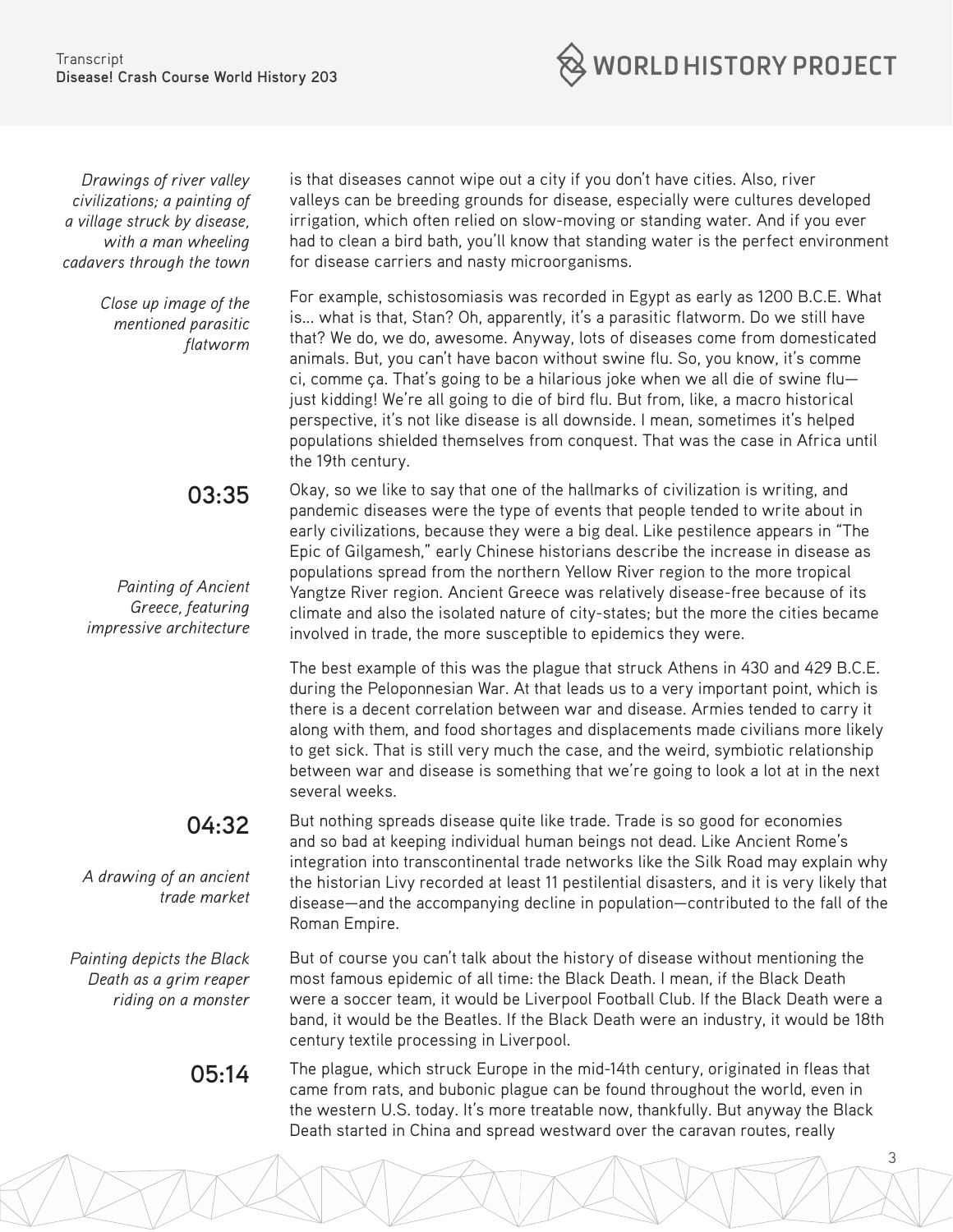

picking up steam when plague-carrying rats jumped onto Mediterranean trading ships. So the death rate from this plague was incredibly high, perhaps a third of people living in Europe died. Oh, it must be time for the Open Letter. Oh look, it's the Grim Reaper—stay away from me.

An open letter to the Black Death. Dear Black Death, I don't want to compliment you, but that term "Black Death" is just some fantastic branding. Such a scary term—it's a shame that people in the actual 14th century didn't use it. It was first coined in 1832 by a German doctor and professor of the history of medicine, J.F.K. Hecker. And the term became popular in English after it was used in "A History of England" by Elizabeth Cartwright Penrose. So, great job, J.F.K. Hecker. It took a historian who was also a doctor to come up with a name as catchy as "the Black Death," but for once, historians, you did it. A terrifying thing got the terrifying name it deserved. Best wishes, John Green.

**06:20**

*Text bubble: These 20th century bubonic plague outbreaks were very limited compared to the black death. The 1900-1904 plague in San Francisco killed 113 victims, and the 1994 outbreak in India claimed 52 lives.*

### **07:07**

*Black Death in London, 1349: Animation of a person walking through London: there is a wagon full of bodies and several infected people crawling on the ground with sores covering their bodies* So we're not 100 percent sure that the Black Death was bubonic plague. Its virulence suggests that in some places it might have been pneumonic. But we have descriptions of it that match bubonic plague, like this one from Florentine chronicler Matteo Villani. "It was a plague that touched people "of every condition, age, and sex. "They began to spit blood and then they died—"some immediately, some in two or three days, "and some in a longer time. "Most has swellings in the groin, "and many had them in the left and right armpits "and in other places; one could almost always find an unusual swelling somewhere on the victim's body." Stan, I appreciate you doing that in text and not pictures, because it sounds truly horrible. Thank goodness that was the last we saw of outbreaks of bubonic plague—what's that? There was an outbreak in 1904 in San Francisco? Oh boy and India in 1994?

Obviously the plague affected a lot of individuals' lives, but it also affected world history. Like, plague probably contributed to the fall of the Yuan dynasty in China in the 14th century, but its greatest effects were felt in western Europe. Okay, lets go to the Thought Bubble.

There's some debate about whether the Black Death kick-started Europe's economy and ended the Middle Ages. It probably did create some opportunity, like guilds were forced to admit new members to replace the many workers who had died, and persistent European inflation until the end of the 14th century suggests both a shortage of products and higher wages. Again, Matteo Villani provides us with some evidence of the effect of the plague on Italy's economy. "Nurses and minor artisans working with their hands "want three times or nearly the usual pay, "and laborers on the land all want oxen and all seed and want to work the best lands and to abandon all others." So the plague may have actually been good for workers, at least those who survived.

4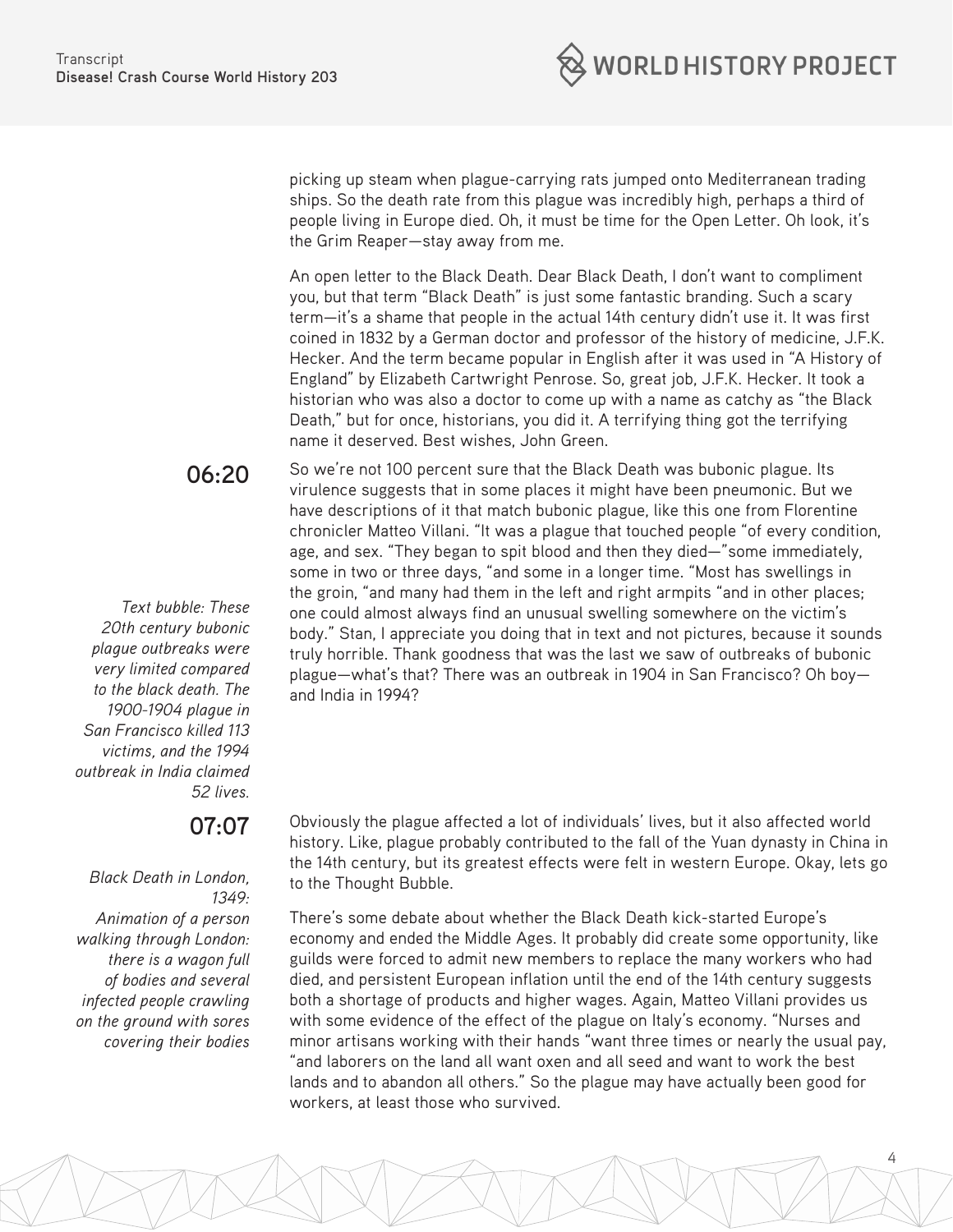

*Animation of people and a clergyman dropping their bibles and pulling out cigarettes and bottles of alcohol*

*A sick woman walks past a newly-built brick house, but is struck by the grim reaper*

#### **08:33**

*Drawing depicts Native peoples carrying away their dead*

#### **09:08**

*An early painting of a baby being given a vaccination*

The plague also probably changed European Christianity. When faced with seemingly random and widespread death, some people abandoned piety for hedonism, and ineffectiveness of priests in dealing with the crisis may have led to an increase in anti-clericalism and a greater receptiveness to the ideas of the Protestant Reformation. And attempts to combat the plague changed the way that Europeans lived too. For example, there were new construction techniques, such as building out of brick instead of wood. And in many places tile roofing replaced thatched roofs, where rats liked to live. These new shelters created more barriers between humans and disease-carrying rodents, and plus, there were fewer plague infested rats falling out of the ceiling, so that's nice. Thanks, Thought Bubble.

So the Black Death looms larger in our Eurocentric imaginations, but in terms of devastation and human suffering, it pales in comparison to the Great Dying that accompanied the Columbian Exchange. The pre-Columbian Americas were certainly no paradise, but the records we have suggest that Amerindian cultures were largely free of disease until the arrival of Europeans. They did have syphilis, but that's preventable. Not to be redundant, but the most obvious and often most overlooked aspect of the Great Dying is the dying. I mean, perhaps 90 percent of native populations of the Americas may have perished, destroying communities and families and entire cultures.

And at the same time that diseases were destroying indigenous social orders, Europe's population was growing, thus creating more pressure to colonize the Americas, Asia, Africa, and eventually Australia. And so it's fair to say, as historian Jared Diamond has, that disease was, if not the decisive factor, a crucial determinant of Europe's dominance in the modern era.

So, while not exactly the last hurrah of epidemics, the world has not seen anything remotely like the devastation brought by the Colombian Exchange since. Some of that is due to our new shared immunological profiles, but much of it can be chalked up to massive improvements in science and medicine.

The most significant medical advance in the battle against viral epidemic diseases like smallpox was inoculation, which was probably actually invented in Asia but came into wide use in England after 1721 and in continental Europe about a century later. And then the development of antibiotics in the 20th century proved extremely effective against bacterial diseases like bubonic plague and tuberculosis.

**10:02** Some of these advantages have had tremendous results, like smallpox has been eliminated from the human population. But infectious disease continues to be a leading killer of humans, and we still see deadly epidemics of diseases like cholera around the world. And even though antibiotics have been in wide use for less than 100 years, many drug-resistant bacteria have already emerged, and terrifying diseases like tuberculosis have started to make a bit of a comeback. Then you have modern endemic diseases HIV-AIDS along with the lurking threat of new and terrifying epidemics like the various flus we often hear about. All of that reminds us that disease is still shaping human history and has the potential to be the most powerful force in human history. Like, the one that ends it.

5